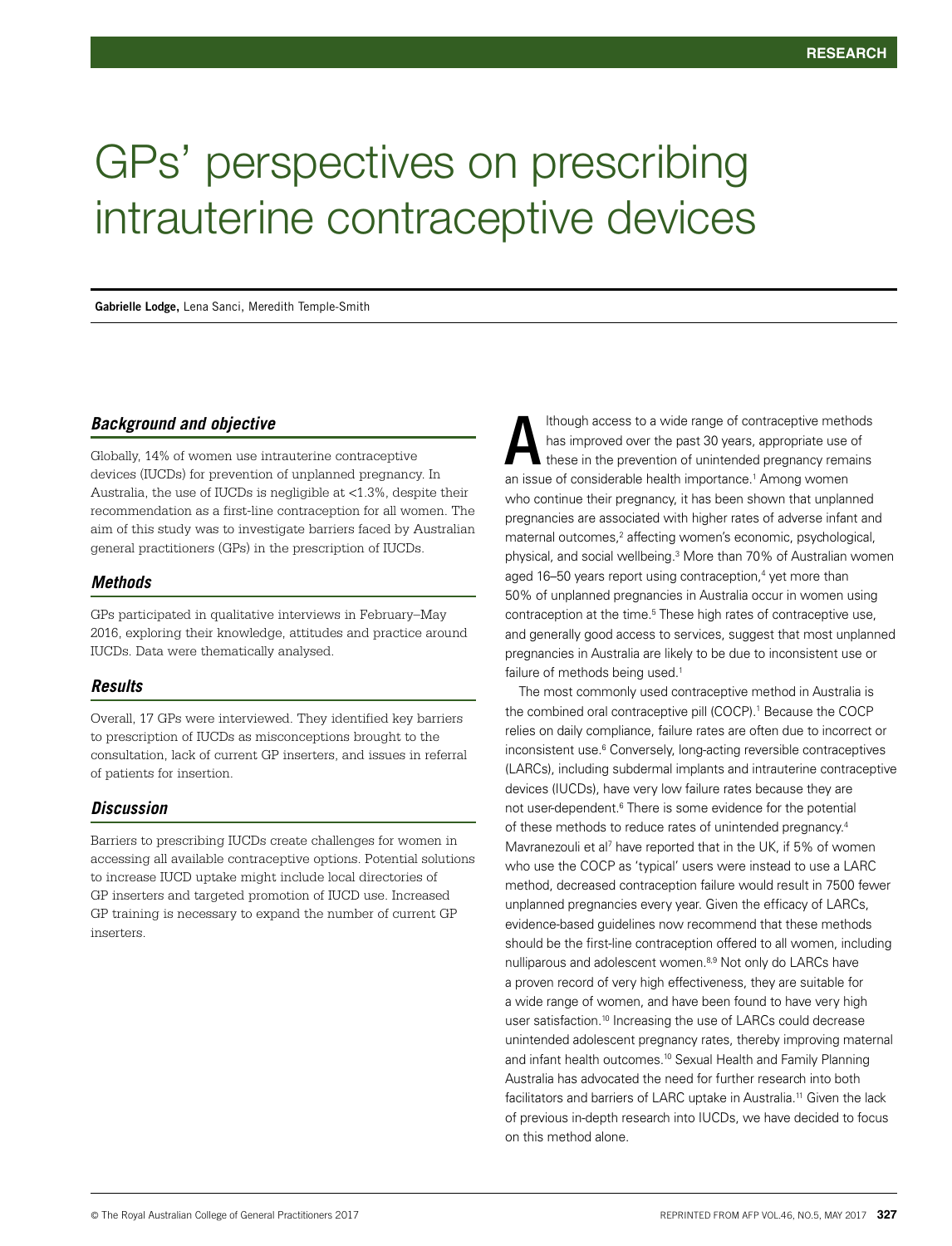Despite evidence of the advantages of LARCs, IUCDs are infrequently prescribed in Australia.12 Worldwide, 14.3% of women of reproductive age use IUCDs with rates as high as 40% in some regions, such as Central Asia. By contrast, in Australia, the use is negligible at 1.3%.<sup>12</sup> The uptake of IUCDs depends on the healthcare providers who offer contraceptive counselling and are also responsible for insertion and removal of these devices.<sup>12</sup> Research suggests that if more young women could access this method of contraception, there would be a greater uptake.<sup>13</sup>

Key stakeholders in the prevention of unintended pregnancies are doctors, especially general practitioners (GPs), who in Australia see 85% of the population each year.4 GPs hence play a critical role in prescribing IUCDs by providing correct information and following current guidelines when offering this method of contraception.9 Although most women access contraceptive services via their GP,<sup>14</sup> no studies have explored barriers specifically faced by Australian GPs in prescribing IUCDs.

The aim of this study was to investigate perceived barriers faced by Australian GPs in the prescription of IUCDs, including counselling and insertion; and their views of the uptake of this method, particularly in young and nulliparous women.

# **Methods**

A qualitative study design was selected to provide a detailed understanding of the knowledge and practices of participants. Semi-structured interviews, conducted in February–May 2016, allowed GP participants to discuss their perceived barriers, while also allowing key issues of the researchers to be explored.

# **Recruitment**

Maximum variation purposive sampling was undertaken to explore potential differences among a diverse range of GPs. A matrix was developed for recruitment to ensure a combination of males and females, those practising in rural and urban settings, years since training, as well as inserters,

non-inserters and previous inserters of IUCDs.

Participants were invited via VicReN (Victorian Primary Care Practice-Based Research Network), a collaboration between the University of Melbourne and more than 200 primary care practices around Victoria. Snowball sampling was used to ensure the sampling matrix was populated. The researchers had no prior relationship with any of the study participants before study commencement.

## Data collection and analysis

Following collection of demographic data from participants, exploring their reproductive health practices, participants were interviewed using a pilot-tested schedule. This included questions of knowledge, attitude and practice around IUCDs.

All interviews were audio-recorded, and transcripts of the interviews were coded in NVivo and analysed using a conventional content analysis approach. Coding commenced after three interviews to aid in determining when data saturation was achieved. An iterative coding and analytical process took place, allowing the interviewer to include issues raised in subsequent interviews. A broad coding framework used the main categories within the interview schedule. After multiple readings of the transcripts, this coding framework was refined and data were grouped together into initial themes that emerged, with repeated reference to the transcripts. The research group reached consensus on key themes. All transcripts were re-read multiple times in light of these identified themes. Field notes taken after each interview were reviewed at the time of thematic analysis to confirm interpretation of themes.

Ethics approval for this study was granted by the General Practice Human Ethics Advisory Group, Victoria, Australia (application number 1545630).

# **Results** Participant characteristics

Overall, 17 interviews were conducted with GPs in Victoria, Australia, representing 16 distinct practice sites. Although

data saturation was reached after nine interviews, a further eight interviews were conducted to seek a greater diversity of views.

Demographic details of participants are shown in Table 1. Two participants currently insert IUCDs, and five have been previous IUCD inserters.

Results were analysed manually by gender and rurality of participants; however, no significant differences in responses were found.

## Analysis of interviews

All participants identified multiple barriers to IUCD access and uptake, from the perspective of patients and the practitioners.

Three main themes and eight subthemes emerged from this analysis:

1. Misconceptions brought to the consultation

1.1 Patients' perspectives (perceived by GPs)

1.2 GPs' perspectives

- 2. Lack of GPs currently performing insertions
	- 2.1 Lack of training

2.2 Cost barrier: training and Medicare Benefits Schedule (MBS) rebates 2.3 De-skilling of previous inserters

- 
- 3. Issues involved in the referral of patients for insertion 3.1 Time barrier
	-
	- 3.2 Cost barrier
	- 3.3 Convenience of COCP

A broader overview of all barriers that emerged from the data analysis is detailed in Figure 1.

## 1. Misconceptions brought to the consultation

### 1.1 Patients' perspectives (perceived by GPs)

Participants observed that many young women were unable to make informed choices about contraception because of limited knowledge or lack of knowledge about IUCDs.

*Ignorance is probably the biggest barrier … the challenge is to make sure they have enough information to make an informed choice.* − Male, age 58 years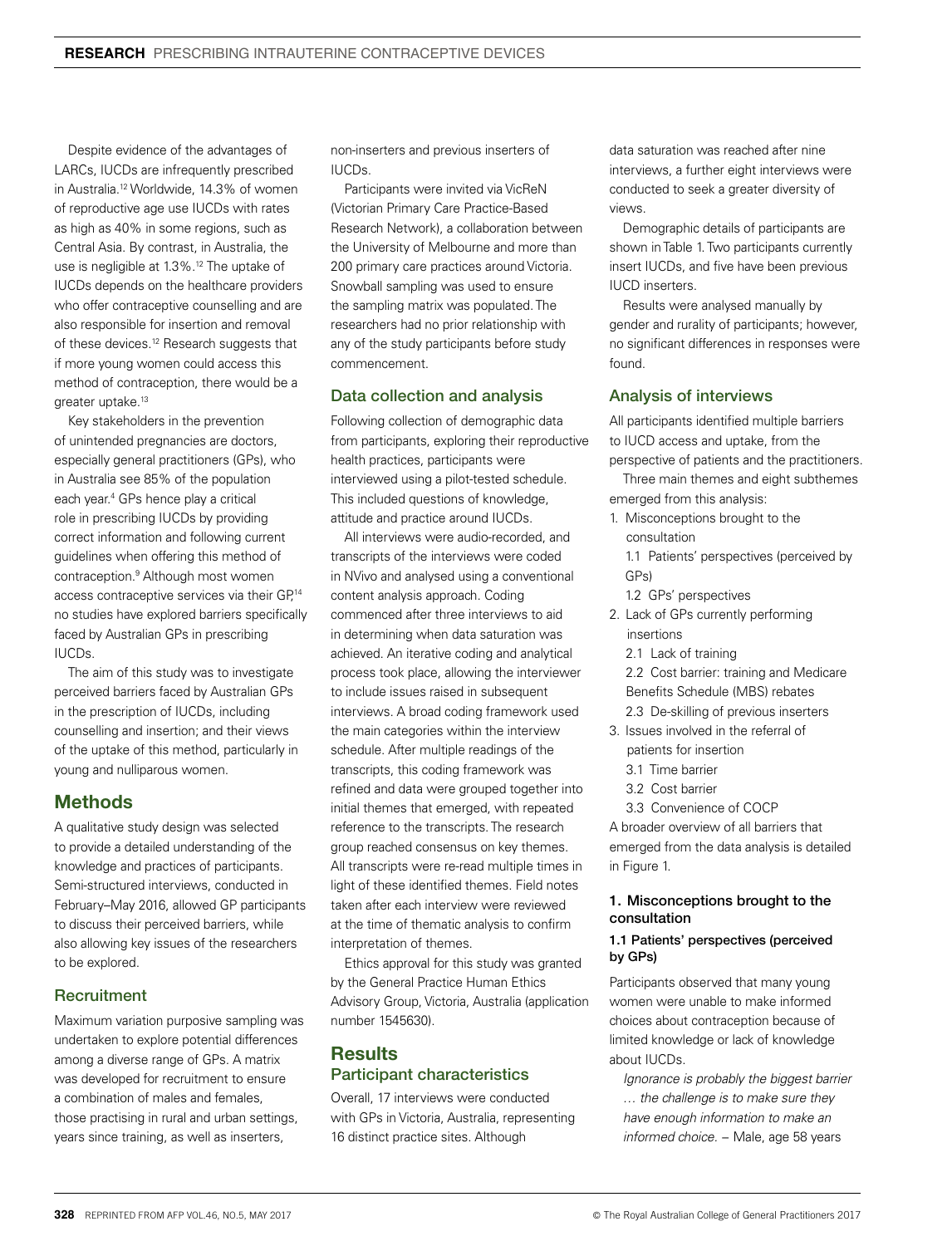*Women just don't know about them. They don't seem to be publicised or talked about.* − Female, age 58 years Patients' misconceptions of IUCDs were frequently implicated as a key barrier to the uptake of IUCDs, in particular, fears of the pain and invasiveness of the insertion.

*They're afraid of pain, afraid of side effects, afraid that it will be a traumatic experience getting it.* − Female, age 29 years

*I think there is still a perception by women that an IUCD is more invasive with lots of complications.* − Male, age 64 years

GPs noted that young women had expressed fears of having a foreign body inside them, and this was a particular limitation to IUCD use.

*As far as getting women to accept them, it's partly around that idea of a foreign body that people don't like.* − Female, age 65 years

*There is just the icky factor, some people don't like the idea of having a foreign body inserted into them.* − Female, age 51 years

#### 1.2 GPs' perspectives

Some GPs had expressed a very limited awareness and knowledge about up-to-date guidelines for IUCDs, mainly in regards to patient eligibility. The 'hangover' from outdated teaching and knowledge was emphasised.

*Doctors are lacking in education, and there is still a hangover from the days where you only put them in women who have had pregnancies, and you don't put them in young women.* − Female, age 61 years

*There was still a bit of a hangover effect of the poor reputation of IUCDs, and so I can't remember it being promoted necessarily as a good form of contraception.* − Female, age 44 years

Some non-inserters had particular reservations in regards to the difficulty and pain believed to occur with insertion of an IUCD in a nulliparous woman.

*I think the only thing with nullips is that technically it's often trickier to insert.* 

− Female, age 50 years

This was, however, strongly refuted by experienced IUCD inserters, who did not find this to be an issue, believing insertions to actually be easier in this population of women.

*I actually find it easier to put it in younger women, in women who have not had pregnancies, because their cervix is not scarred, and it's quite an easy procedure.* − Female, age 58 years Because of these misconceptions having a strong impact on practice, IUCDs are often not considered as an option for young and nulliparous women.

*We were very definitely taught that IUDs are for multiparous women,* 

*women who are monogamous.* − Female, age 51 years

*I certainly wouldn't encourage young women and nulliparous women to* 

*consider IUCDs.* − Female, age 42 years Despite this, some GPs had very positive attitudes towards IUCDs for all women, and were up-to-date in their knowledge of IUCDs.

*I think they're unbelievably effective contraception, really quite safe and well tolerated for most women.* 

− Female, age 30 years

*I'm not averse to recommending it or raising it as a possible option for younger women.* − Female, age 50 years

| Table 1. Demographics of participating GPs       |                                                           |
|--------------------------------------------------|-----------------------------------------------------------|
| <b>Characteristic</b>                            | $n = 17$                                                  |
| Sex                                              |                                                           |
| Female                                           | 12                                                        |
| Male                                             | 5                                                         |
| Age (years)                                      |                                                           |
| $25 - 34$                                        | 3                                                         |
| $35 - 44$                                        | 5                                                         |
| $45 - 54$                                        | $\mathbf{2}$                                              |
| 55-64                                            | 5                                                         |
| ≥65                                              | 2                                                         |
| <b>Recruitment site</b>                          |                                                           |
| Urban                                            | 12                                                        |
| Rural                                            | 5                                                         |
| <b>Employment status</b>                         |                                                           |
| Full time                                        | $\overline{7}$                                            |
| Part time                                        | 10                                                        |
| Location where GP training was completed         |                                                           |
| Australia (urban)                                | $\overline{7}$                                            |
| Australia (rural)                                | 6                                                         |
| UK                                               | 4                                                         |
| Other                                            | $\mathbf 0$                                               |
| Extra training relevant to women's/sexual health | $n = 22$ (some participants<br>had multiple certificates) |
| Diploma of Obstetrics                            | 5                                                         |
| Family Planning Certificate                      | 6                                                         |
| Other (including international certificates)     | 5                                                         |
| None                                             | 6                                                         |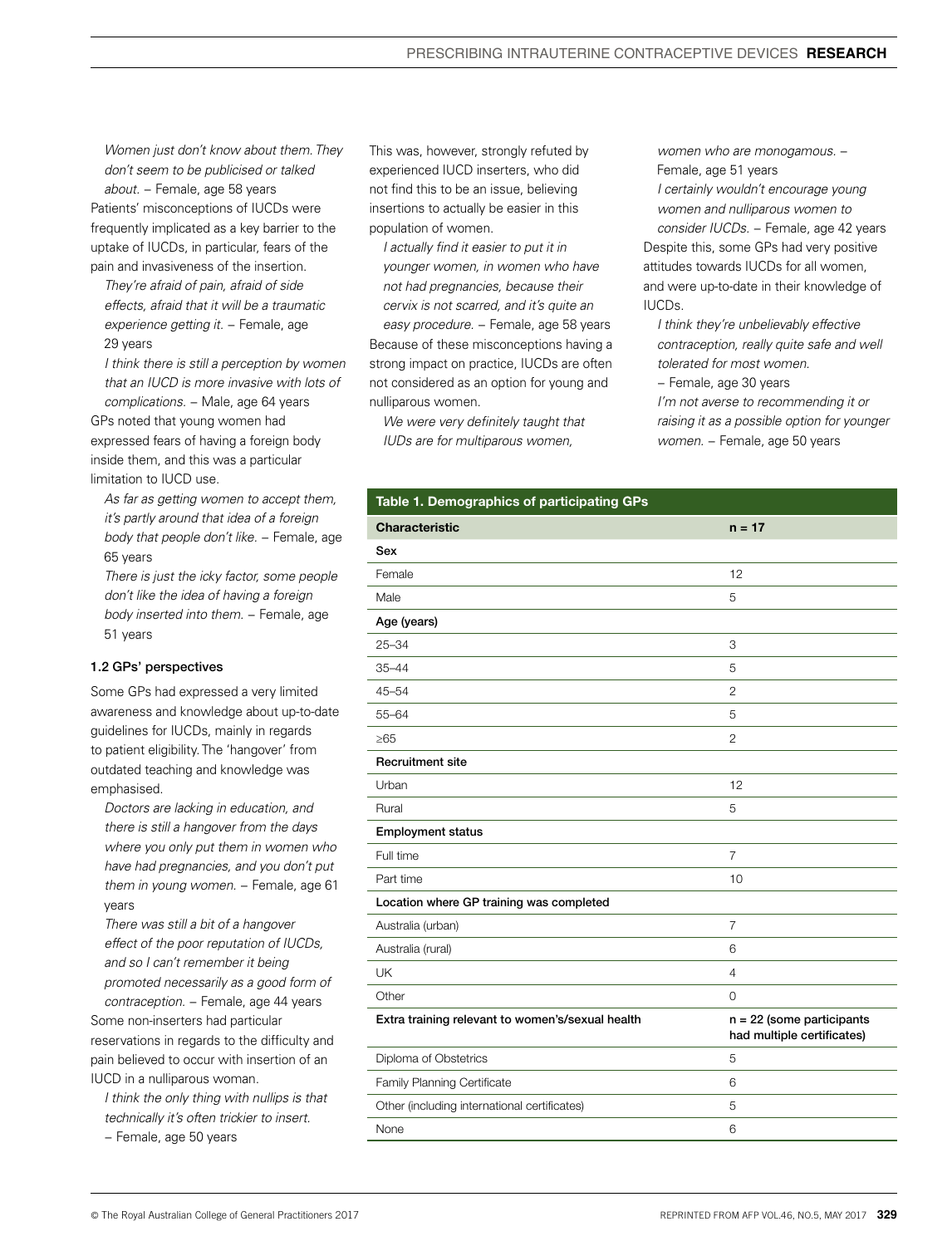#### 2. Lack of GPs performing insertions

A major barrier to IUCD use, emphasised by some participants, was the large number of GPs who currently are not performing IUCD insertions.

*More GPs inserting them is really the only solution to the problem of access*.

− Female, age 42 years

#### 2.1 Lack of training

The current lack of training available for GPs to do insertions was highlighted as a major limitation.

*We need to train more doctors to insert.* 

− Female, age 58 years

*There is inadequate training as part of GP and medical training.* 

− Female, age 29 years

#### 2.2 Cost barrier: Training and MBS rebates

A number of cost barriers to the GP undertaking training and performing insertions was emphasised. This included the cost of the actual training, as well as the unpaid hours required as part of this training.

*The training course here is quite expensive.* − Female, age 36 years *I have to take time off seeing patients to [get trained], and that is a financial cost …* 

*So there is no financial incentive for me at all to do it.* − Female, age 35 years Another aspect of concern around cost was the inadequate MBS rebate GPs receive to perform insertions.

*I don't think you get paid enough to put in an IUD from the MBS point of view.*  − Female, age 58 years

*The big barrier is that it doesn't pay… the rebate issue is a real issue for GPs.* 

− Female, age 66 years

#### 2.3 De-skilling of previous inserters

GPs who had previously performed IUCD insertions identified a further key

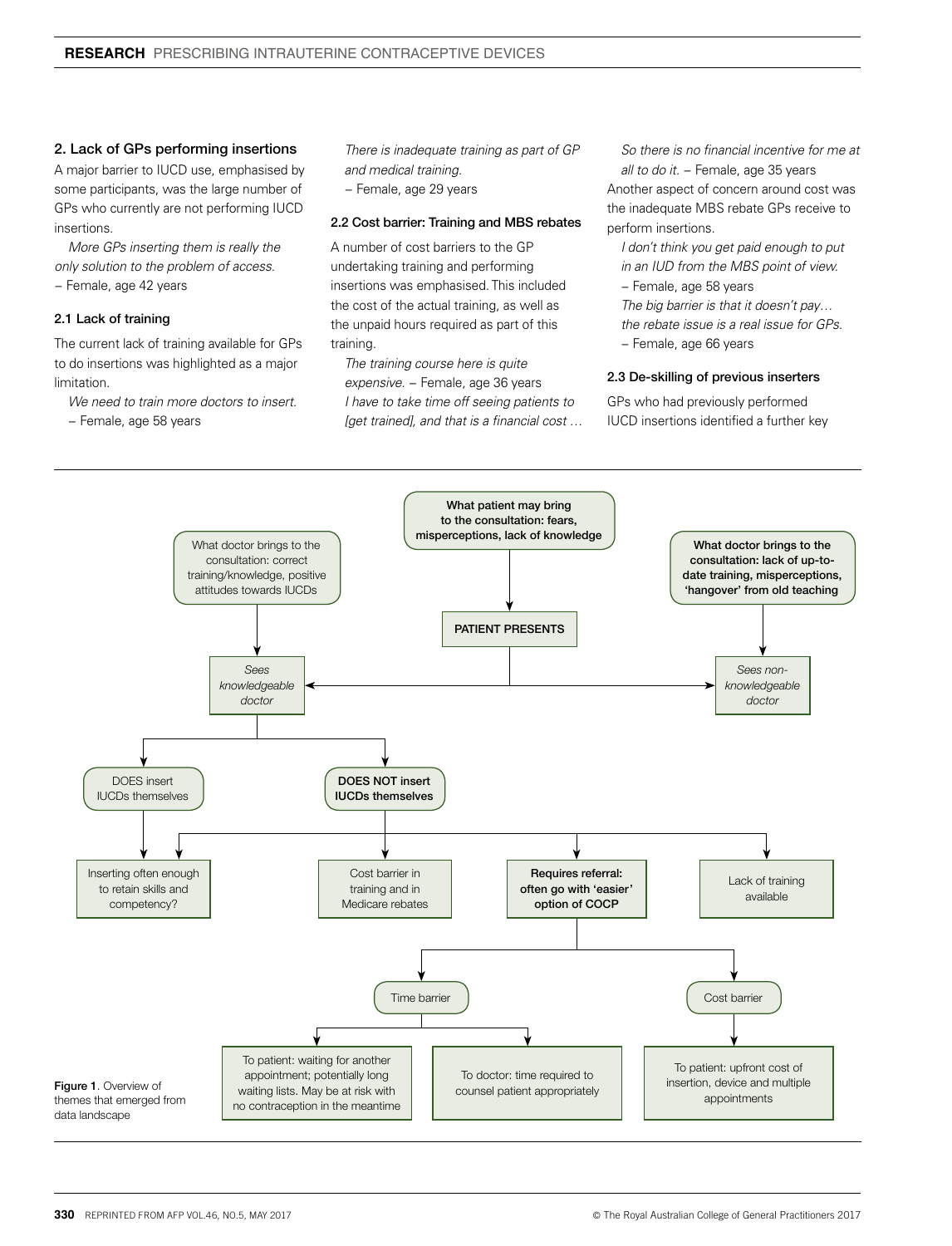barrier, which resulted in them no longer undertaking insertions. Some participants felt they were not inserting often enough to retain their skills, because of low patient demand.

*I wasn't doing enough to keep my skill set up I decided … you just become deskilled.* − Male, age 55 years *Because I have not been doing them, you get de-skilled. I wouldn't feel comfortable putting one in at the moment.* 

− Female, age 36 years

## 3. Issues involved in the referral of patients for IUCD insertion

When the GP could not insert the IUCD themselves, a range of access barriers, associated with the referral required for insertion, were raised. Limitations faced by doctors and the patients in this referral process were highlighted.

*The more difficult you make it for someone to access a particular service, the less likely they are to actually do something.* − Male, age 58 years

#### 3.1 Time barrier

Participants indicated that the time required in sending women off to extra appointments, potentially associated with lengthy waiting lists, was a particular barrier to IUCD uptake.

*Going down the IUCD pathway means sending someone to see the gynaecologist or to the family planning clinic, which is an extra step for the patient.* − Male, age 33 years

Of particular concern to most of the GPs was that their patients are potentially at risk of an unplanned pregnancy if they have no contraception if there is a time delay for referral.

*Referring them can be a five-month wait, and I don't like the idea of younger women not having contraception for five months.* − Female, age 61 years *If they are waiting to get it from the public service, they then may not be using any reliable or effective contraception in the meantime, and they are very much at risk of unplanned pregnancy.* 

− Male, age 58 years

#### 3.2 Cost barrier

The upfront costs for the patient, associated with the extra referral step and extra appointments, was another barrier to the uptake of IUCDs.

*Seeing the doctor for the initial consultation, and then the insertion, and then the follow up, might mean that they can't afford it, which would be a shame.* 

− Female, age 30 years

*That initial outlay can be a hindrance for some women, especially young women.* − Female, age 44 years

#### 3.3 Convenience of COCP

The interviews particularly highlighted the fact that GPs often find it easier to just prescribe the COCP instead of going through the referral process associated with an IUCD insertion.

*It is more convenient just to come in and get a prescription of the pill.* 

− Male, age 55 years

*It is easier to prescribe the pill. People can just say 'here you are, here's a prescription, now go away'.* 

− Female, age 58 years

## **Discussion**

Our study of Victorian GPs gave important insights into limitations in the prescription of IUCDs, and consequently in the uptake of this effective method of contraception.

Preconceived attitudes towards IUCDs were common misconceptions brought to the consultation by both the patient and doctor, and had an impact on the uptake of this method of contraception. It was promising that some GPs showed an interest in further education and updated training. Overall, these findings are consistent with international literature that has reported that clinicians' misconceptions about IUCD appropriateness are major barriers to usage.<sup>9,14-21</sup> As patients have an impact on driving the demand for contraception options, overcoming their misconceptions, a barrier that has been consistently recognised in similar work, must also be addressed.13,21–24

The lack of GPs who currently perform IUCD insertions was seen as an additional barrier. Major limitations to this were the lack of training available, the cost of being trained, and insufficient remuneration for the insertion procedure. The MBS rebate for the procedure currently sits at only \$53.55, which is low when considering the time and skill for the procedure. It is also low when compared with Implanon insertion at \$35.60, training for which is freely available.25 This barrier has not previously been reported as a concern for Australian GPs, probably because there has not been a qualitative study exploring GPs' views on this issue.

For GPs not performing IUCD insertions themselves, barriers associated with the referral process presented a major limitation for uptake. To increase access to IUCDs, the time and cost barriers associated with these referrals would need to be minimised or removed.

## Strengths and limitations

As Australian GPs have previously been reported as being the gatekeepers to women's access to contraception,<sup>16</sup> a strength of this study has been the ability to offer insight into GPs' perspectives on prescribing IUCDs. However, despite efforts to minimise social desirability bias, participants knew that the interviewer had an interest in increasing IUCD uptake, which may have potentially resulted in an overestimation of IUCD counselling. A further limitation was the inability to directly interview patients, as this was outside the scope of the study. While recruited from a large network of Victorian GPs involved in teaching and research, these findings are from a purposive sample. In keeping with all qualitative research, the findings are not intended to be representative of all Victorian GPs, but to provide insight into perspectives which should be included in future quantitative research on this topic.

## Implications for general practice

This research has highlighted potential causes for low prescription of IUCDs from the GPs' perspective, which have been summarised in a conceptual framework presented in Figure 1. Each of the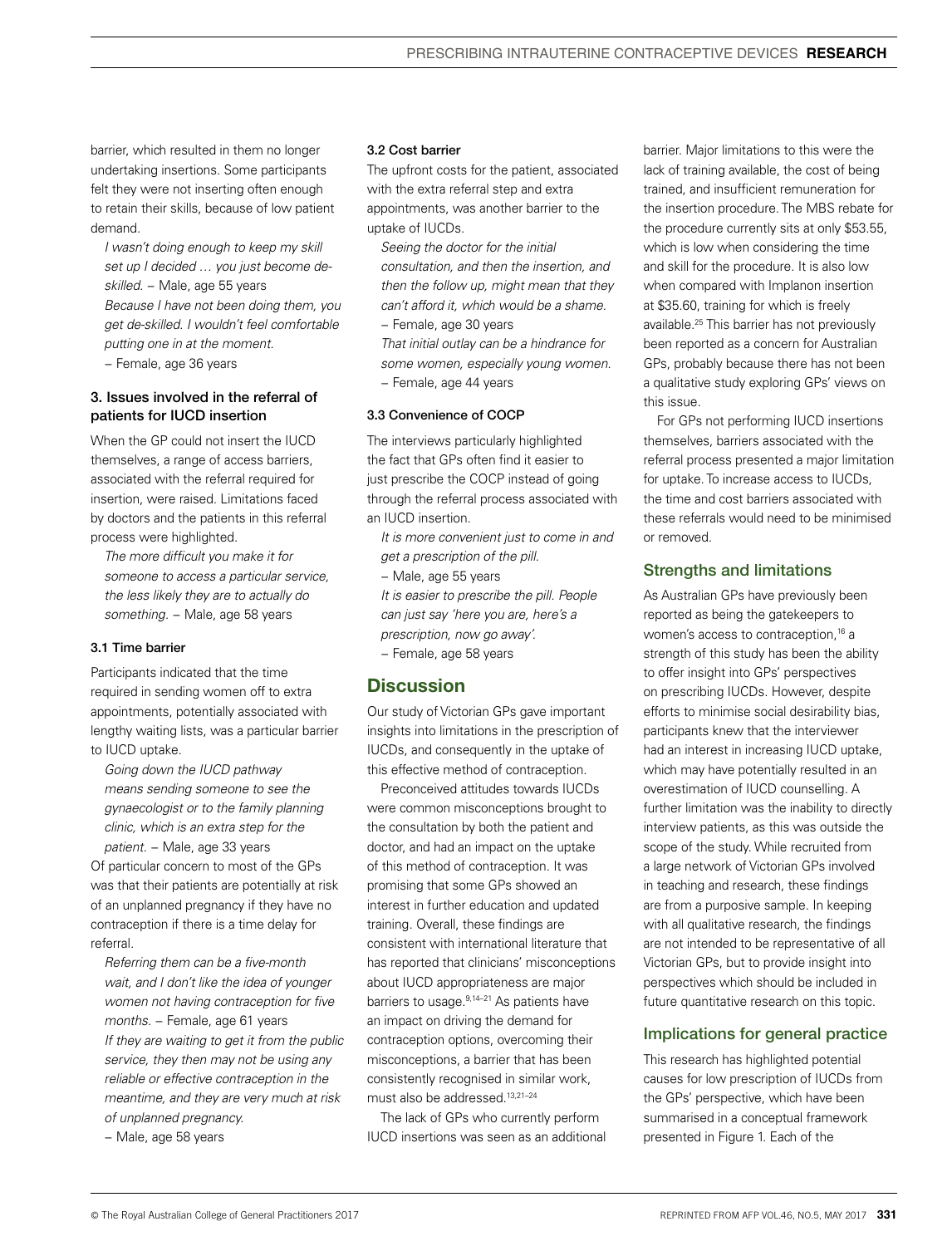highlighted areas of patient factors, doctor factors, availability of GP inserters, and referral for insertion, contain key barriers. Targeting these areas may increase the access to, and uptake of, IUCDs.

If patients' and doctors' misconceptions of using IUCDs were overcome, it might be expected that women would make more informed choices about their contraception, which may increase demand for IUCDs. For women, ways of addressing patients' misunderstandings could be via targeted social media campaigns, GP waiting room information, and school contraceptive programs. Further education of GPs about the advantages of IUCDs, and current guidelines recommending them as a firstline contraceptive option for all women,<sup>8,9</sup> is likely to influence contraceptive counselling and prescribing behaviours.

To increase the number of GPs who can perform insertions with confidence and competence, structural barriers identified in this study would need to be addressed. Reducing current barriers to accessing training is critical, but the results of this study suggest that IUCD insertions would also need to be a cost-effective option for doctors. Increasing MBS rebates for IUCD insertions would increase the incentive for GPs to perform insertions, and would perhaps reduce the upfront cost for patients.

Rather than referring patients for IUCD insertion, increasing patients' access to GPs who currently perform insertions has the potential to reduce costs and waiting times for patients, while maintaining the skills and competence of current GP inserters, due to greater patient volume.

The Australian government's National Commission of Audit has shown that shifting provision of care into the lower cost primary-care setting, where clinically appropriate, will improve the efficiency of the health sector.<sup>26</sup> Ultimately, increasing access to IUCDs in the primary-care setting will improve the likelihood that women are able to select the most effective contraceptive method for them, thereby helping to reduce the burden of unplanned pregnancies in Australia.

# Conclusion

This study has identified numerous barrier faced by Australian GPs, from the GPs' perspective, to the prescription of IUCDs. These include both the practitioner and patient's knowledge and beliefs, the lack of GPs currently equipped to perform insertions, and concerns for patients created by access barriers to referrals for insertion. To further elucidate the extent of the issues highlighted in this study, future quantitative research on Australian GPs' perspectives will be necessary. Future research is also required to explore Australian women's views on IUCD use. However, the barriers to prescribing highlighted by GPs in this study indicate that there are challenges for women to access the full range of contraceptive options, potentially putting them at risk of unplanned pregnancies through the use of unreliable contraceptive methods. As unplanned pregnancies are associated with higher rates of adverse maternal and infant outcomes,<sup>2</sup> contraception with a low failure rate is a substantial issue that should be easily managed in primary care.

#### Author

Gabrielle Lodge BBMED, MD, Melbourne Medical School, University of Melbourne, Parkville, Vic. gabbie. lodge@gmail.com

Lena Sanci MBBS, PhD, FRACGP, Deputy Head, Department of General Practice, Melbourne Medical School, University of Melbourne, Parkville, Vic Meredith Temple-Smith BSc, MPH, DHSc, Director of Research Training, Department of General Practice, Melbourne Medical School, University of Melbourne, Parkville, Vic

Competing interests: None

Provenance and peer review: Not commissioned, externally peer reviewed

#### Acknowledgements

The authors would like to thank all volunteer participants for taking part in the study, and to VicReN members for assistance with recruitment of participants. The authors would also like to sincerely thank the Department of General Practice, University of Melbourne, for their tremendous support and assistance in making this study possible.

#### References

- 1. Richters J, Grulich AE, de Visser RO, Smith AM, Rissel CE. Sex in Australia: contraceptive practices among a representative sample of women. Aust N Z J Pub Health 2003;27(2):210−16.
- 2. Hellerstedt WL, Pirie PL, Lando HA, et al. Differences in preconceptional and prenatal behaviors in women with intended and

unintended pregnancies. Am J Public Health 1998;88(4):663–66.

- 3. Black KI, Bateson D, Harvey C. Australian women need increased access to long-acting reversible contraception. Med J Australia 2013;199(5):317–18.
- 4. Ong J, Temple-Smith M, Wong WC, McNamee K, Fairley C. Contraception matters: Indicators of poor usage of contraception in sexually active women attending family planning clinics in Victoria, Australia. BMC Public Health 2012;12:1108.
- 5. Read C, Bateson D, Weisberg E, Estoesta J. Contraception and pregnancy then and now: Examining the experiences of a cohort of mid-age Australian women. Aust N Z J Obst Gynaecol 2009;49(4):429–33.
- 6. Winner B, Peipert JF, Zhao Q, et al. Effectiveness of long-acting reversible contraception. New Engl J Med 2012;366(21):1998–2007.
- 7. Mavranezouli I. The cost-effectiveness of longacting reversible contraceptive methods in the UK: Analysis based on a decision-analytic model developed for a National Institute for Health and Clinical Excellence (NICE) clinical practice guideline. Hum Reprod 2008;23(6):1338–45.
- 8. O'Neil-Callahan M, Peipert JF, Zhao Q, Madden T, Secura G. Twenty-four-month continuation of reversible contraception. Obstet Gynecol 2013;122(5):1083–91.
- 9. Callegari LS, Darney BG, Godfrey EM, Sementi O, Dunsmoor-Su R, Prager SW. Evidence-based selection of candidates for the levonorgestrel intrauterine device (IUD). J Am Board of Fam Med 2014;27(1):26–33.
- 10. Speidel JJ, Harper CC, Shields WC. The potential of long-acting reversible contraception to decrease unintended pregnancy. Contraception 2008;78(3):197–200.
- 11. Sexual Health and Family Planning Australia. Time for a change: Increasing the use of long acting reversible contraceptive methods in Australia. Available at https://bitsandbumps. files.wordpress.com/2014/09/larc-statementshfpa-time-for-change.pdf [Accessed 27 February 2017].
- 12. Buhling KJ, Zite NB, Lotke P, Black K. Worldwide use of intrauterine contraception: A review. Contraception 2014;89(3):162−73.
- 13. Armitage CM, Mitchell C, Wigan C, Smith DA. Uptake and continuation rates of the intrauterine system in a university student general practice population in the UK. J Fam Plan Reprod Health Care 2013;39(3):186–89.
- 14. Tyler CP, Whiteman MK, Zapata LB, Curtis KM, Hillis SD, Marchbanks PA. Health care provider attitudes and practices related to intrauterine devices for nulliparous women. Obstet Gynecol 2012;119(4):762–71.
- 15. Black KI, Lotke P, Lira J, Peers T, Zite NB. Global survey of healthcare practitioners' beliefs and practices around intrauterine contraceptive method use in nulliparous women. Contraception 2013;88(5):650–56.
- 16. Garrett CC, Keogh LA, Kavanagh A, Tomnay J, Hocking JS. Understanding the low uptake of long-acting reversible contraception by young women in Australia: A qualitative study. BMC Womens Health 2015;15:10.